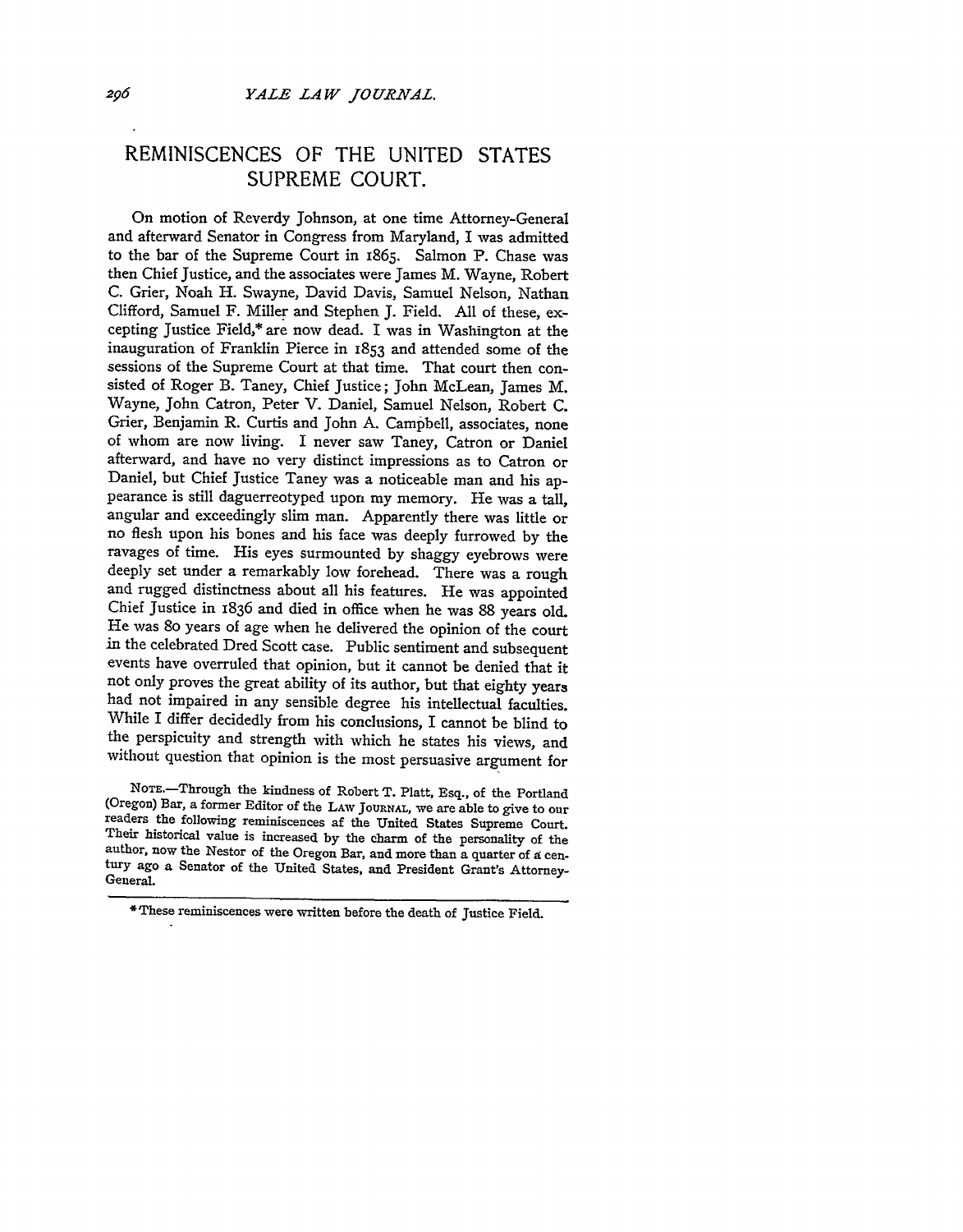the extension of slavery under the old Constitution ever put upon record. Chief Justice Taney was gentle and gracious in his deportment and possessed all the suaviter in modo of an old-fashioned Southern gentleman. Marshall was Chief Justice thirty-four and Taney thirty-two years.

My relations with Chief Justice Chase, the successor of Taney, were something more than official. From about the time of his appointment until his death we were neighbors and social friends. Chase was a charming man with great faculties, enthralled by an overpowering ambition to become President of the United States. He was a victim of that "vaulting ambition which o'erleaps itself and falls on t'other side." He took little or no pride in the high office which he held, and its labors and duties appeared to be irksome to him. When spoken to about his exalted position he disdainfully declared that it was nothing, literally nothing. Like Haman of biblical fame, he could not be happy while he saw another sitting in the presidential chair. His distinction before he became Secretary of the Treasury was chiefly due to his anti-slavery sentiments, and the zeal and ability with which he opposed the enforcement of the fugitive slave law in Ohio. But after he became Chief Justice it was evident that he anchored his hope of becoming President upon the support of the Democratic party. He foresaw what has come to pass—that for a generation the presidential candidates of the Republican party would be taken from the generals of the Union Army. He made a tremendous effort to be nominated by the Democratic National Convention in New York in 1868, but failed, broken-hearted, if. political disappointment ever broke the heart of a man. Chief Justice Chase, both in form and feature, was a handsome man, and in his manners combined dignity, elegance and refinement. He was assisted in his social duties by his daughter, Mrs. Senator Sprague, whose beauty and accomplishments were unequalled in Washington society.

Justice Clifford was the Senior Justice by commission and therefore became Acting Chief Justice upon the death of Chase. From March, 1865, to March, 1871, **1** was a fellow boarder at the'National Hotel with Justice Clifford, Justice Nelson, Justice Davis, and for a large part of the time with Justice Miller. Justice Clifford was a large man and the impersonation of the highest style of judicial decorum and propriety. He was proud of his official position, and the uppermost thought in his mind in the presence of others appeared to be "I am a Judge of the Supreme Court of the United States, and don't you forget it." He was not credited by the legal profession with abilities of the highest order, but he was a most in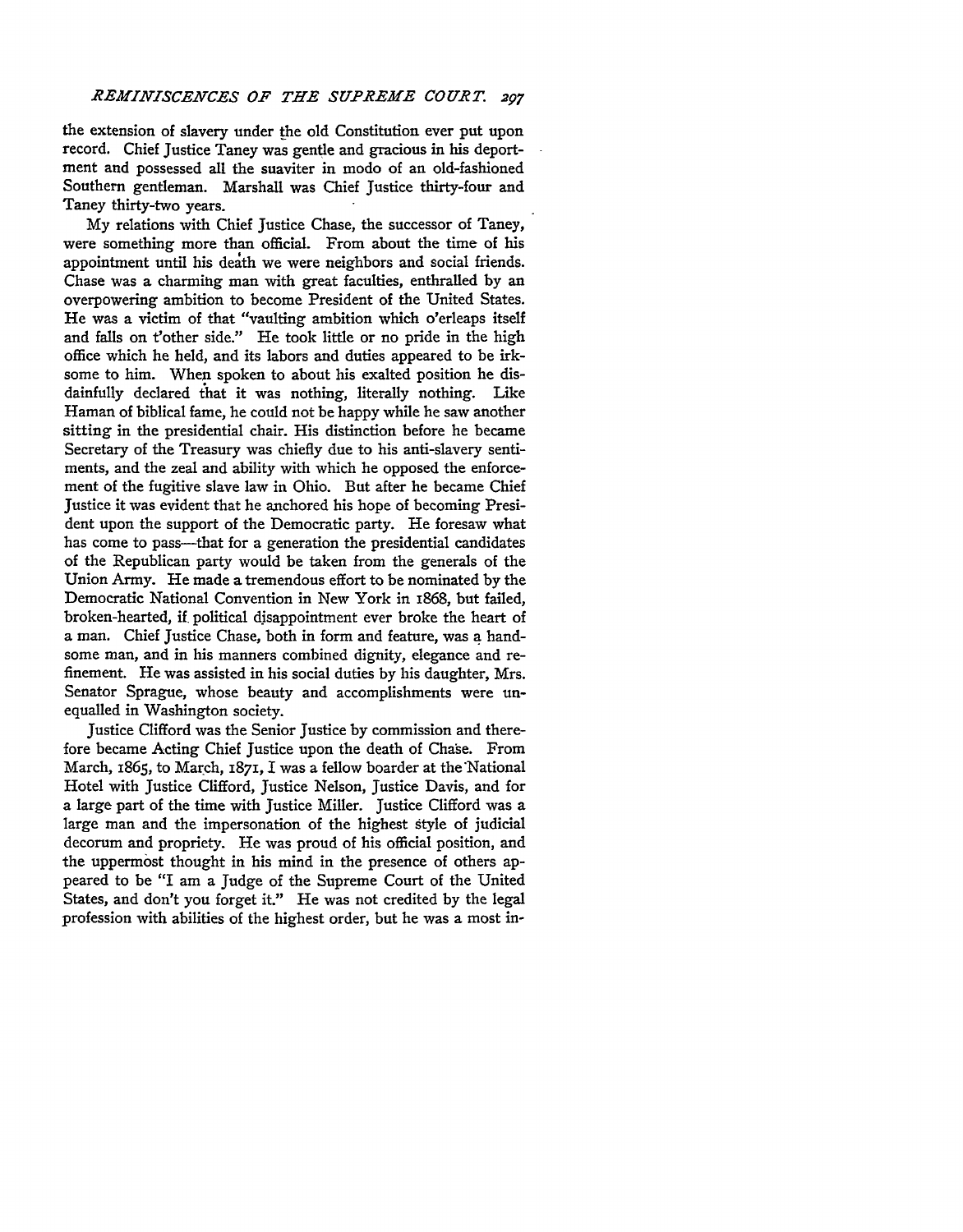dustrious and conscientious judge. He prepared his opinions with great care. I have frequently seen him writing them, when most of the inmates of the hotel were wrapped in their midnight slumbers. One of his peculiarities was his implacable hostility-to the articles of the English language. He was a justice of the Supreme Court for nearly twenty-four years, and delivered a great number of opinions during that time, but I do not believe a sentence can be found in those opinions commencing with the definite article **"the"** or the indefinite article "a" or "an." When one of his associates quizzed him a little about his studied disuse of the articles, it is said that he quite tartly replied: "Sir, my opinions are the opinions of the court, but their style is my own." One can see in reading his opinions that they are fashioned in the same mold, and so far as forms of expression are concerned, are as much alike as peas in the same pod. It is the invariable custom of the Supreme Court, at the beginning of each session, to call upon the President in a body, accompanied **by** the Attorney-General. It became my official duty to attend upon one occasion of this kind, with Clifford acting as Chief justice, and the extreme punctiliousness with which he conducted that ceremony was interesting to behold.

Chief Justice Chase died May **7,** 1873, and President Grant made the mistake of not nominating his successor until the meeting of Congress in the following December. This delay caused him great trouble. I was favorable to the appointment of Justice Miller, but the President was unwilling to discriminate between the judges on the bench and determined to adhere to precedent and take an outside man. Accordingly the appointment was tendered to Roscoe Conkling. To the great disappointment of the President, Mr. Conkling declined the office. He would have made a splendid Chief Justice, but he was just commencing a term in the Senate, and without doubt the White House was the goal of his ambition. Conkling's forensic abilities were great and he was great on the floor of the Senate, but he lacked coolness of judgment and self-control. He was proud, overbearing, impetuous and vain, but withal a friend to be loved and a foeman to be feared. Mr. Conkling's refusal to accept the office left the President in a sea of perplexity. Candidates were numerous and their friends importunate. Caleb Cushing was nominated, but an old letter that he had written to Jefferson Davis at the commencement of the Civil War was dug up and he was unceremoniously rejected **by** the Senate. No man of his day was better equipped than Caleb Cushing for any office. He was a scholar, statesman and lawyer of many and varied attainments. Whether justly or not I do not know, but there seemed **to**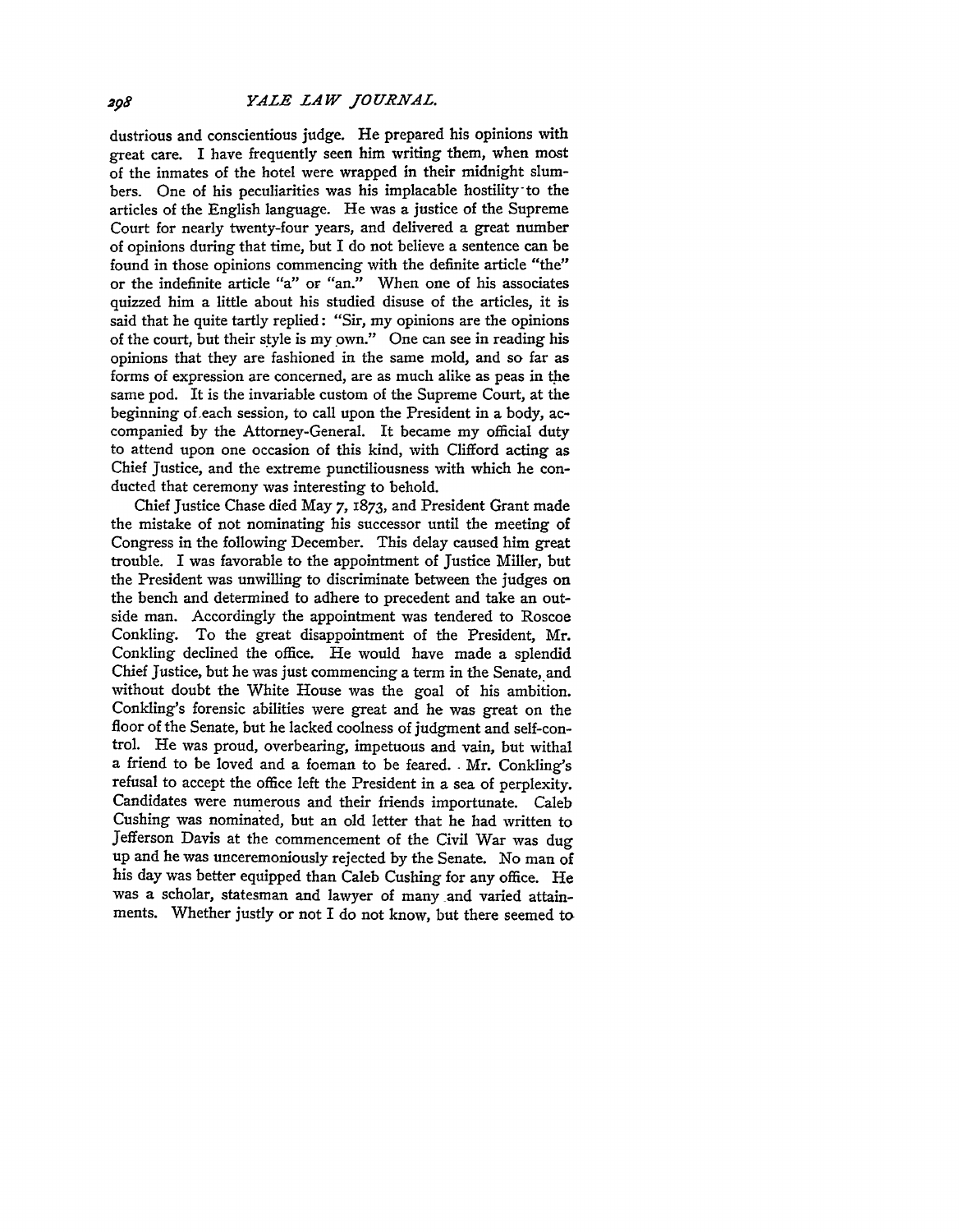## *REMINISCENCES OF THE SUPREME COURT.* <sup>299</sup>

be among many persons a lack of confidence in his integrity of character. He was slovenly in his habits and careless of his reputation. He lived chiefly to himself and the society of his books. President Grant, without my knowledge or consent, nominated me after the rejection of Mr. Cushing. I had no reason to expect any support from the Democrats in the Senate, because I had been during the war and was then their active and unsparing opponent, but I was surprised, and so was the President, at the opposition of some of the Republican Senators. I had been twice confirmed **by** the Senate, once for High Joint Commissioner to make the treaty of Washington, and again for Attorney-General, without the usual reference of my name to a committee. I shall not go into that matter at this time; suffice to say that the reasons for the Republican opposition to me in the Senate were not such as were given to the public **by** the newspapers. Finding that the Senate would not act upon my nomination, and after six weeks of suspense, I requested the President to withdraw my name, which he did with reluctance, and assurance, if I so desired, he would stand **by** me to the bitter end. Things had assumed such a shape with reference to this office at that time that a "dark horse"-- to use a political expression-became a necessity. Morrison R. Waite, of Ohio, was supposed to be sufficiently obscure to meet the requirements of the occasion. One can readily imagine the supprise of Mr. Waite when I telegraphed to know if he would accept the office of Chief Justice. He had never dreamed of such a thing. He, of course, accepted, was nominated and confirmed.

Judge Waite at the time of his appointment had never held a federal office, had never argued a case in the Supreme Court, and was comparatively unknown in Washington. He had, however, been an assistant of Cushing and Evarts before the Geneva tribunal to adjust the Alabama claims, had an excellent local reputation, and was regarded **by** those who knew him as a careful, painstaking and conscientious lawyer. Greater men, no doubt, have been judges, but no better man than Morrison R. Waite ever graced the bench of the Supreme Court. I knew him intimately after he came to Washington, and I believe that those who knew him best loved him most. He was a plain, practical, sensible man, and conducted the business of the Supreme Court in an efficient and business-like manner.

When I commenced practice in Washington Samuel Nelson, of New York, had for many years been a Justice of the Supreme Court. He was the Chesterfield of the august body. His long, flowing hair, white as silver, gave to him a venerable appearance, but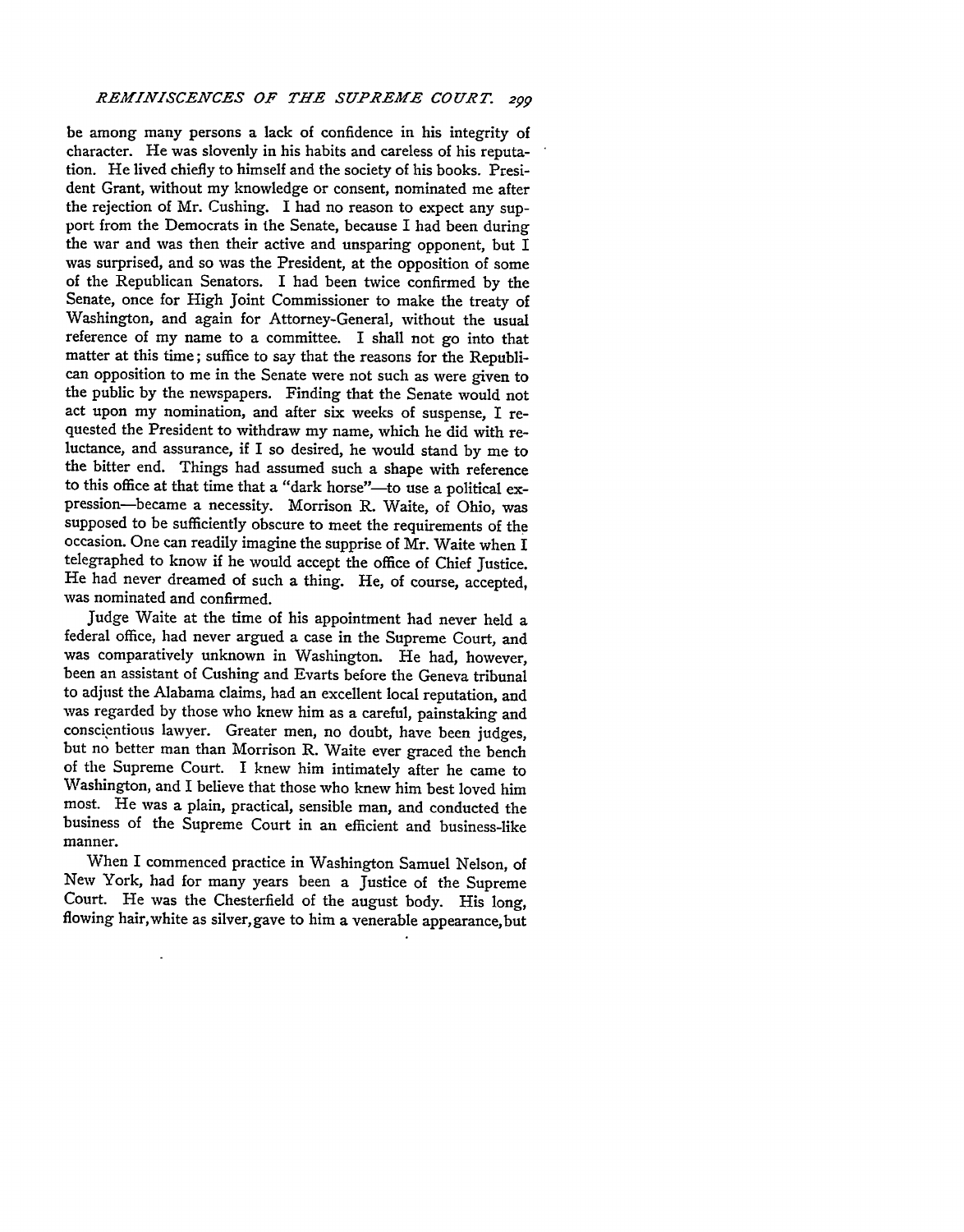there was an elasticity in his movements which a more youthful man might envy. Having been a fellow boarder with him for several years, I had an opportunity to observe his unofficial life. He was an elegant old gentleman, with manners that a cavalier of the olden time might be supposed to have, and as a lady's escort he was without a peer in the official circles of Washington. We were together members of the High Joint Commission to make the treaty of Washington, and I saw him almost every day for three months while that commission was in session. Though he was a Judge of the Supreme Court of New York for fourteen years, a Justice of the Supreme Court of the United States for twenty-seven years, and had many accomplishments, I cannot say that he appeared to me to be more or less than a dignified, courtly gentleman of respectable talents.

Noah H. Swayne was appointed Justice of the Supreme Court in 1862, and died in **1882.** Judging from what I have seen and heard, I do not think his merits have been **fully** appreciated **by** his professional brethren. He was an eminent judge, with all that the term eminent implies. He was a large, well proportioned and fine looking man, and his presence alone was enough to impress one with the strength of his character. His opinions are models of clearness, force and brevity. They are epigrammatic in style. He did not leave the reader of what he wrote in any doubt as to his meaning. I think his opinions may be studied with profit **by** every lawyer who expects to be a judge. Justice Swayne was **a** very wealthy man and told me how he made his fortune. When he was a young man practicing law at Toledo, **0.,** he received from New York a demand of about \$3,ooo for collection. He sued, obtained judgment, and caused the real estate of the debtor, adjacent to the town, to be sold on execution. He bid in the property for his clients, but they refused to take it, and compelled him to pay the amount of the judgment in money. He told me that he had sold one-half of that property for *\$5oo,ooo,* and that the remaining half was worth not less than that sum.

I can speak of Justice Miller more knowingly than of his associates, because I was acquainted with him long before his elevation to the bench. He came to Keokuk, Ia., in **i85o,** where I was then Circuit Judge, and practiced before me for the ensuing two years. I at once recognized his abilities. He was not remarkable for his scholarly or professional attainments, but he had what was worth more than those for a position upon the bench--he had a natural aptitude for judicial business. He was a born judge. He had a sound, well balanced mind, full of good, hard sense and the capacity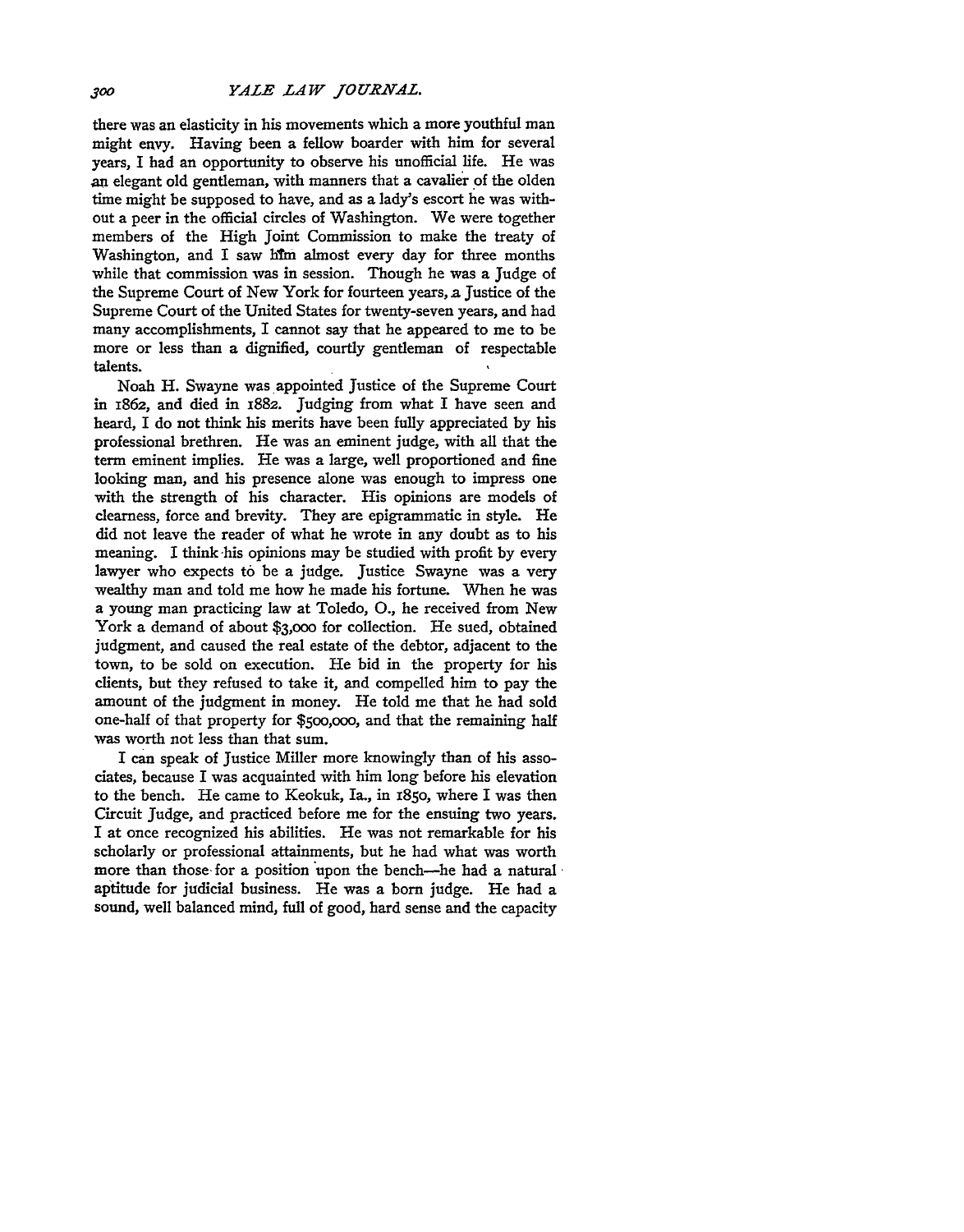## *REMINISCENCES OF THE SUPREME COURT. 301*

to discriminate between the vital and inconsequential points of a case. He grappled the great questions growing out of the Civil War with strength and success, and his opinions stand like lighthouses along the boundary line between the delegated powers of the federal government and the reserved rights of the states. His opinion in the case of Watson v. Jones, 13 Wallace 679, defines with comprehension and clearness the correlative jurisdictions of civil and ecclesiastical tribunals in the United States, and is everywhere regarded as a leading authority upon that subject. Judge Miller was a very agreeable man socially, but in the later years of his life became somewhat impatient upon the bench. He was no orator himself and seemed to have an adversion to all attempts at oratory in court. I have seen him on more than one occasion disjoint with sharp questions a beautifully prepared speech with which an ambitious orator expected to charm and captivate the court. One midsummer day, as it is said, he was holding court in a western state, and a lawyer, whom we will call Brown, was addressing him in a long, rambling speech. The judge listened and fanned himself, and fidgeted around on the bench for some time, and finally, leaning over his desk, said in an audible whisper, "D-n it, Brown, come to the point **!"** "What point?" inquired the somewhat astonished lawyer. "Any point," responded the judge, and though the sequel does not appear, it is probable that there was a rapid condensation of talk in that court room after this short colloquy. A woman in Illinois claimed that under the Constitution of the United States she had a right to vote. The judges of the election and the state courts decided against her. She appealed to the Supreme Court, and employed Matt Carpenter. No one appeared for the defendant in error, and Carpenter commenced his speech by saying that a lawyer could not be expected to make much of an argument where there was no opposition. He proceeded, however, and very soon Judge Miller commenced to ask questions which Carpenter found it difficult to answer, but he floundered along an hour or two under a fire of interrogations from the judge, and concluded **by.** saying, with a graceful bow, "I thank the court for the necessary opposition." Judge Miller was on the bench of the Supreme Court twentynine years, and his opinions during that period, if properly collated, would make an admirable treatise on many branches of American jurisprudence.

Justice Field was- appointed in the same year with Miller, and is the only Justice now on the Supreme bench who was there while I was in the department of justice. He might fitly be addressed as Webster addressed La Fayette, "Venerable man, you have come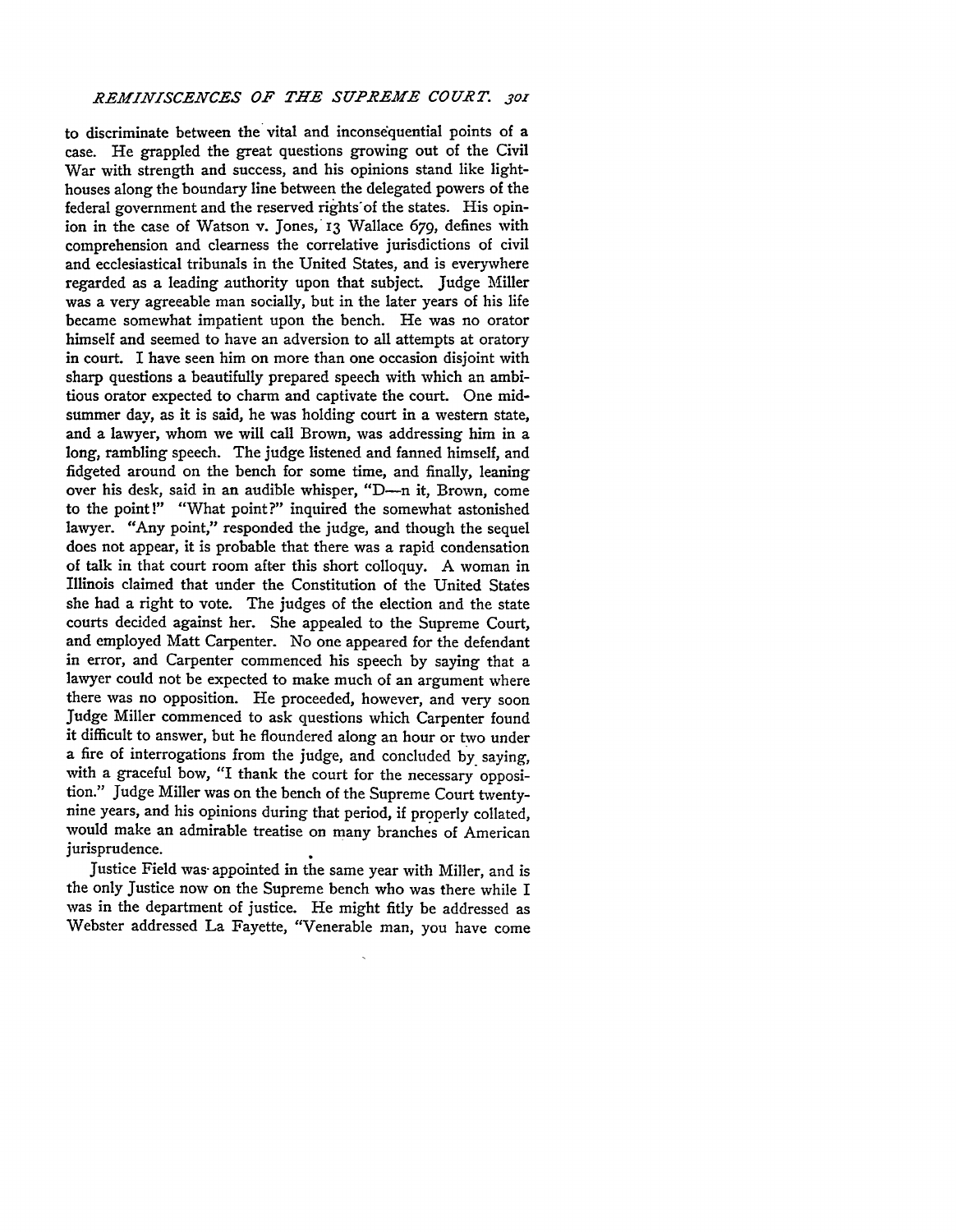down to us from a former generation." Justice Field has a fine mind, thoroughly educated and trained for the legal profession. His opinions excel in literary merit, and are characterized by vigor and sometimes pungency of expression. He is an independent thinker and writer. With him the unexpected often happens. He is a Democrat in politics, and he vigorously dissented from the decision of the court, though made by Republicans, in the celebrated slaughter-house cases, on the ground that they wenf too far in the direction of state's rights. His residence is in California, where there are more Chinese and more clamor and prejudice against that race than in any part of the United States, but he dissented in a spirited manner from the decision of the court affirming the Geary law. Most of the cases as to Mexican land grants in California, and all, or nearly all, of the mineral land cases and many of the cases as to railroad grants, have been referred to Judge Field to write the opinions of the court, and these opinions have not only reflected credit upon their author, but have been of great benefit to the country in settling questions involving vast amounts of property. Judge Field is now a very old man, but neither age nor custom has dimmed the brightness of his intellect.

Robert Grier was appointed a Justice of the Supreme Court in 1846 and resigned on account of ill health in 187o. He was a man of rugged characteristics. He knew what he wanted to do and was not afraid to do it. He had what a good many judges need-judicial back-bone. I have heard this story about him: There was a case in his court in which the owner of a farm sued to recover its possession from an intruder. The title of the plaintiff was perfect, but the counsel for the defendant denounced the plaintiff as rich and grasping; claimed that his client was a poor man with a large family and so worked upon the prejudices and sympathies of the jury that they returned a verdict for the defendant. Judge Grier said: "Mr. Clerk, you may receive that verdict and enter an order setting it aside. I want it understood that it takes thirteen men in this court to steal a man's farm. Myra Clark Gaines claimed to be the illegitimate daughter of one Clark, and that she was entitled, as his heir, to a large part of the city of New Orleans. The Supreme Court at first decided against her, but afterwards a majority of the judges decided in her favor. Judge Grier dissented from this last decision in "thoughts that breathe and words that burn."

William Strong, of Pennslyvania, was appointed a Justice of the Supreme Court in 187o and resigned in i88o. My impression is that in the technical learning of the law he had no equal, certainly no superior, on the Supreme bench. He was a state and federal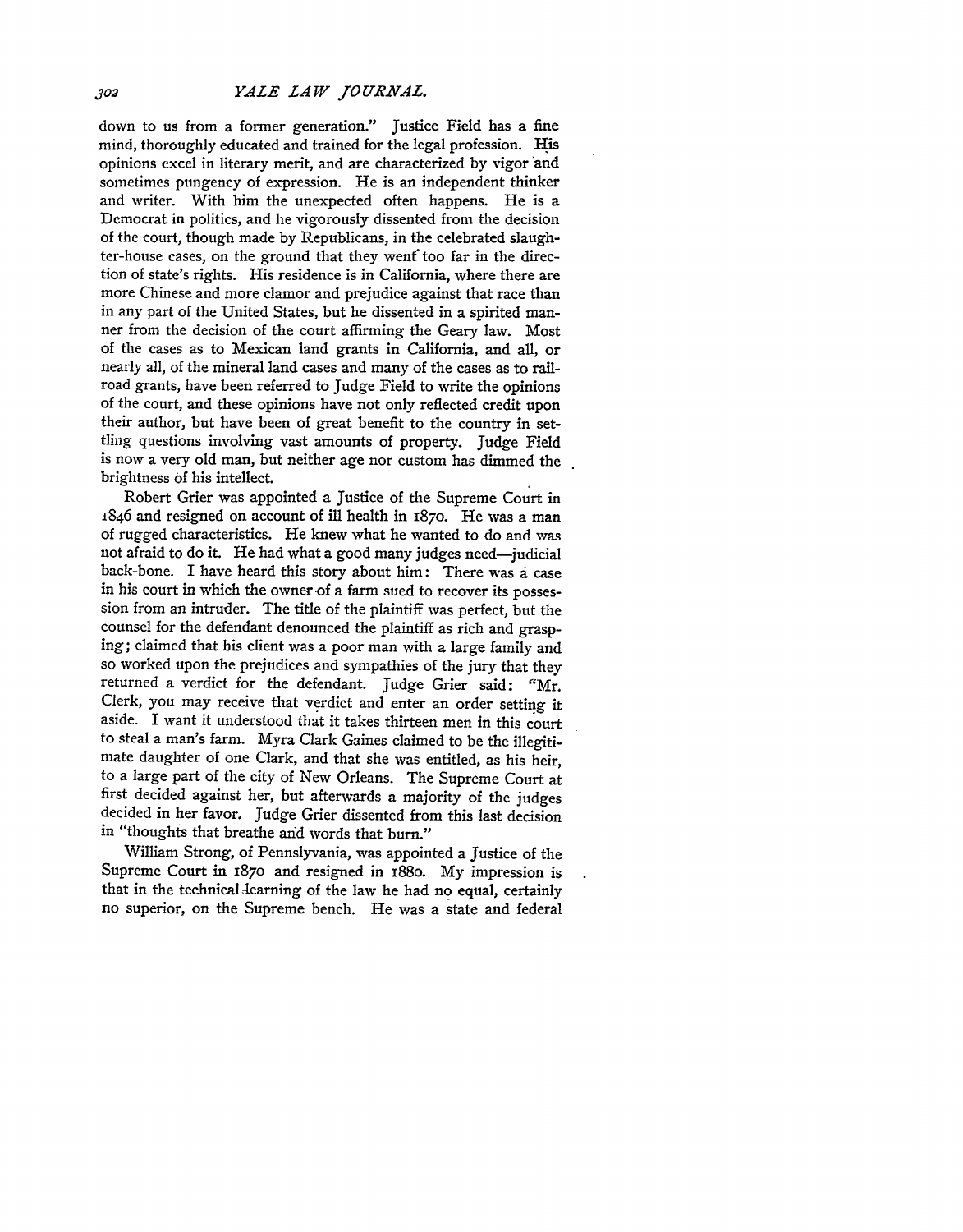judge for many years, and retired to private life with the universal plaudit of "Well done, good and faithful servant." To my inquiry why he resigned while his health and mental powers appeared to be as good as they ever were, he answered: "I would rather go when everybody would be glad to have me stay than to stay until everybody would be glad to have me go."

Ward H. Hunt, of New York, was a justice of the Supreme Court from 1872 to i88i. He was a gentleman of culture and refinement. After Hunt's appointment, some one asked Judge Black, of Pennsylvania, what he thought of the new justice. The old judge, changing his quid of tobacco from one cheek to the other, smiled significantly and remarked: "He is a very lady-like personage."

I will add, in speaking of Judge Black, that I never came in contact with a more agreeable man. He was a bed-rock Democrat, and I was a red-hot Republican when we came together, but he seemed to be pleased with our acquaintance. So sometimes he would devote a quiet hour to conversation with me. I can see the old gentleman now, with the eye of memory, composedly holding his bright steel tobacco box between the thumb and fingers of his left hand and twirling it with his right, while from his lips flowed a sparkling stream of wise and witty sayings. He was equally at home in the Bible, Blackstone and Shakespeare, and his memory was stored with felicitous illustrations and humorous anecdotes. He was one of the great men of his day.

Justice Bradley's appointment was concurrent with that of Judge Strong. I think I am safe in saying of Justice Bradley that he was the most scientific man ever upon the bench of the Supreme Court. I made a social call upon him one evening and found him in his library pouring over immense sheets of paper covered with arithmetical characters, and as I queried about their meaning he gave me to understand that as a sort of recreation and pastime he was calculating the transit of Venus. Most of the patent cases while he was on the bench, and especially the most complicated and difficult ones, were referred to him to write the opinions of the Court, and he wrote them with a fountain pen of law as well as of science. He was accustomed to sit during an argument with his eyes closed, as though he was asleep, but his ears were wide awake and his evident object was to secure concentration of thought by shutting out distractions of sight. Justice Bradley was a small, quiet, modest man, with depth and strength reserved for all the demands of official duty.

David Davis was appointed a Justice of the Supreme Court in i867 and resigned in 1872, when he was elected a Senator in Congress from the state of Illinois. He was a man of large physical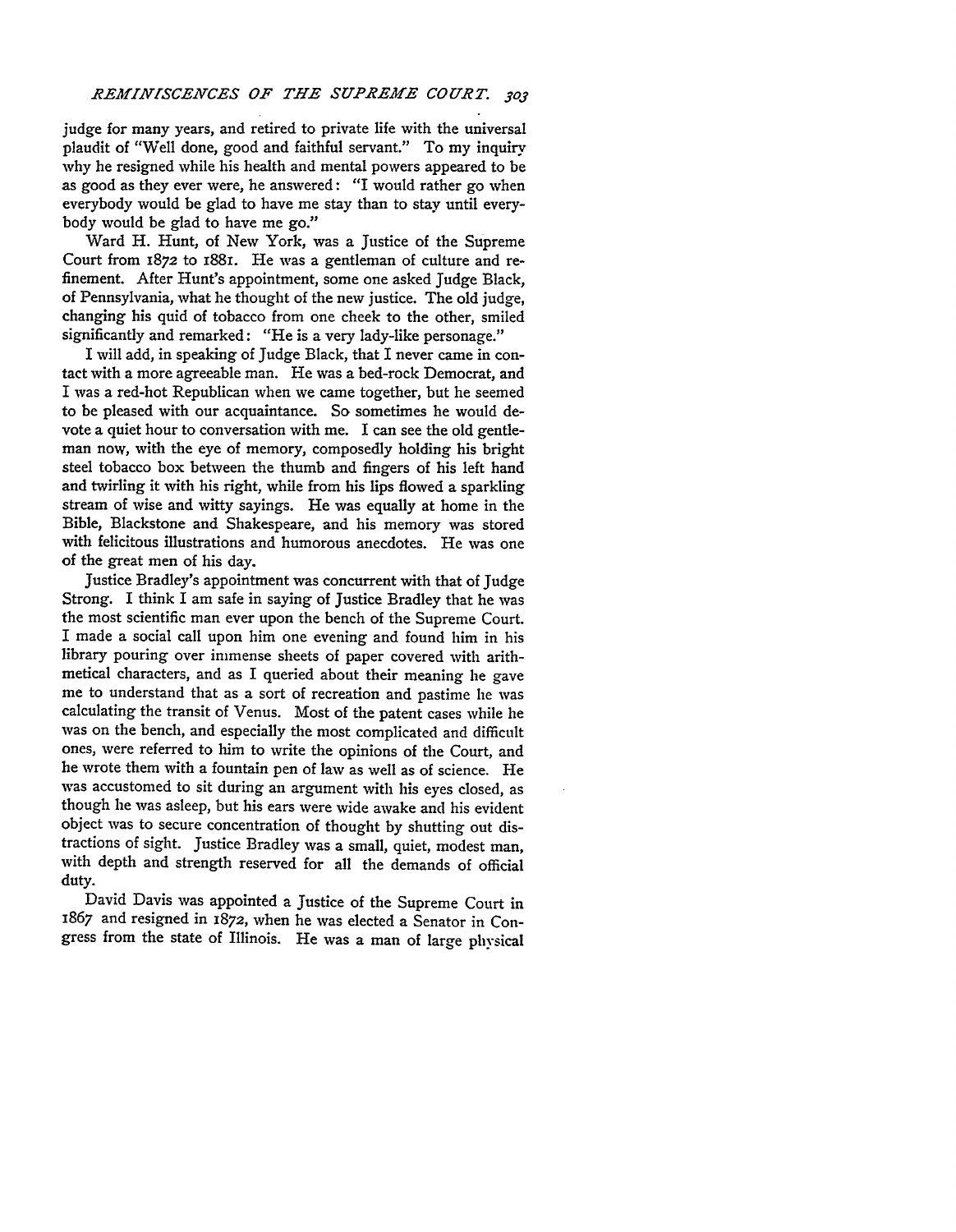proportions, great wealth and good mental capacity, but it always 'seemed to me that he did not take that interest or pride in his judicial office exhibited by some of his associates on the bench. Day dreams~of glory in other departments of the government.haunted his imagination. When he became Senator his ambition to become President deprived him of that position and influence in that body to which his abilities entitled him, and with all his aspirations and efforts he turned out to be a political failure. I do not mean to say that Justice Davis was not an able and upright judge. I only express my belief that he did not reach that position.in the judicial history of the country which he might have attained if he had consecrated his life wholly to that end.

James M. Wayne was appointed a Justice of the Supreme Court in 1835. and resigned in 1867. He was a Jacksonian Democrat. He was in Congress when Jackson throttled nullification, and voted to strengthen the hands of the President. During the War of the Rebellion, though his state seceded, he remained loyal to the Union, and his record is that of a good man, a wise judge and true patriot.

I have now mentioned all of the Justices of the Supreme Court before whom I had the honor to appear while I was officially connected with the government, and, taken together, they embodied in a worthy manner the dignity and power of the most important judicial tribunal in the world. The Supreme Court consists of nine justices—the Chief Justice and eight associates. They are appointed by the President by and with the advice and consent of the Senate, and hold their office during good behavior-that is to say, they cannot be removed from office otherwise than by impeachment. The salary of the Chief Justice is \$10,500, and the associates each \$10,ooo per annum. There is but one term of the court in a year, beginning in October and ending generally in May. The daily session of the court commences at noon and continues until 4 o'clock p. m. Saturdays are consultation days. When the court is in session the judges are robed in long, flowing black silk gowns. All persons present rise and stand as the justices enter the court room. No noise or reading of newspapers or talking is allowed save that of the counsel addressing the court. When a case is called for argument each justice is furnished with a printed copy of the record with the briefs of counsel attached. These he takes to his residence and upon their examination determines for himself how the case ought to be decided. When all the judges are ready they meet in consultation, and the conclusions of the majority, if they do not all agree, make the decision of the court. The Chief Justice desig-